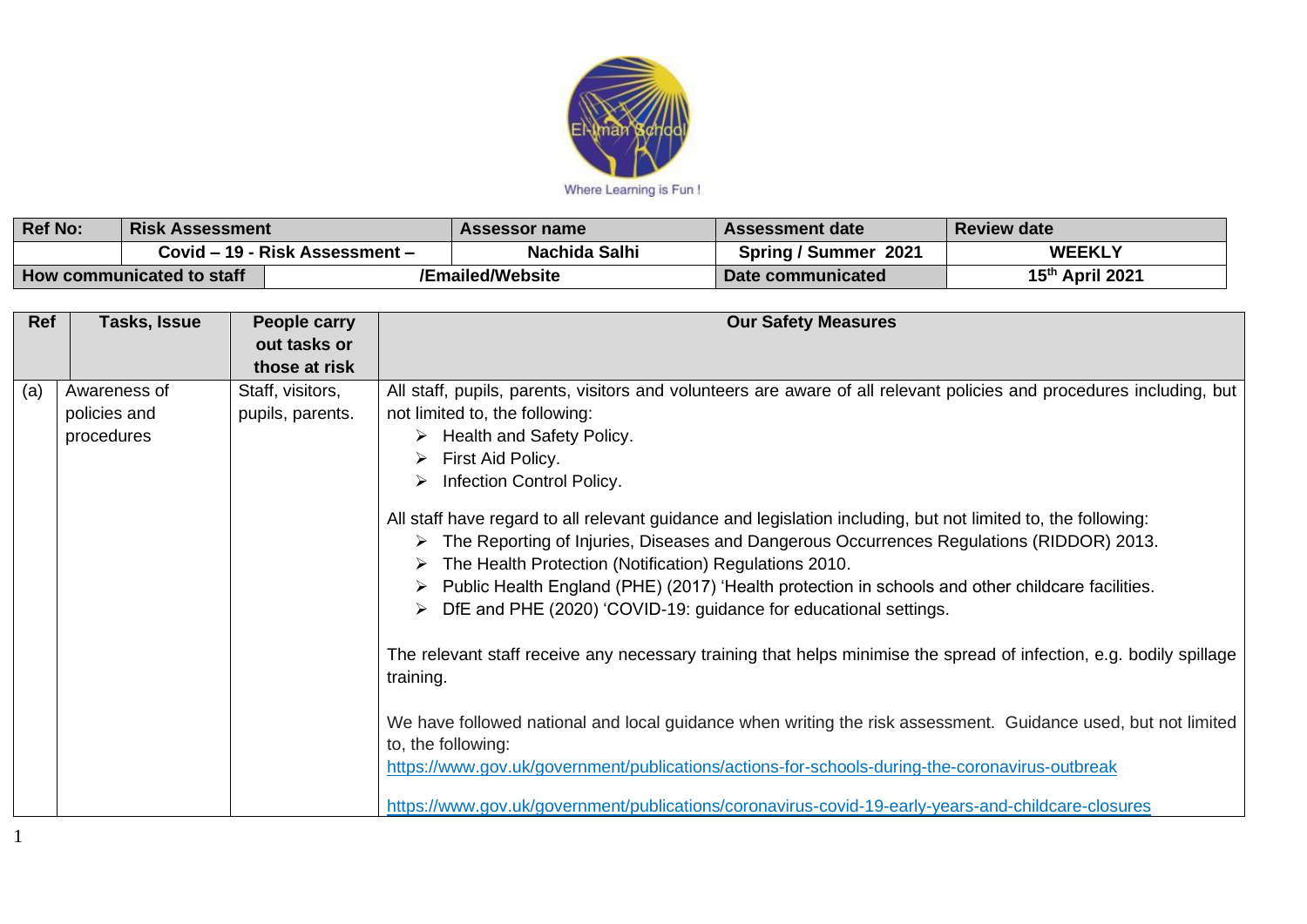

|  | https://www.gov.uk/guidance/nhs-test-and-trace-how-it-works#people-who-develop-symptoms-of-coronavirus                                                                                                                                         |
|--|------------------------------------------------------------------------------------------------------------------------------------------------------------------------------------------------------------------------------------------------|
|  | https://www.gov.uk/guidance/nhs-test-and-trace-how-it-works#people-who-develop-symptoms-of-coronavirus                                                                                                                                         |
|  | https://www.gov.uk/guidance/coronavirus-covid-19-getting-tested                                                                                                                                                                                |
|  | https://www.gov.uk/government/publications/safe-working-in-education-childcare-and-childrens-social-care/safe-<br>working-in-education-childcare-and-childrens-social-care-settings-including-the-use-of-personal-protective-<br>equipment-ppe |
|  | https://www.gov.uk/government/publications/covid-19-decontamination-in-non-healthcare-settings                                                                                                                                                 |
|  | https://www.gov.uk/government/publications/safe-working-in-education-childcare-and-childrens-social-care                                                                                                                                       |
|  | https://www.gov.uk/guidance/contacts-phe-health-protection-teams                                                                                                                                                                               |
|  | https://www.nhs.uk/conditions/coronavirus-covid-19/testing-and-tracing/                                                                                                                                                                        |
|  | https://www.gov.uk/government/publications/covid-19-stay-at-home-guidance                                                                                                                                                                      |
|  | https://www.gov.uk/government/publications/guidance-on-shielding-and-protecting-extremely-vulnerable-<br>persons-from-covid-19/guidance-on-shielding-and-protecting-extremely-vulnerable-persons-from-covid-19                                 |
|  | https://www.gov.uk/government/publications/covid-19-guidance-for-food-businesses/guidance-for-food-<br>businesses-on-coronavirus-covid-19                                                                                                      |
|  | https://www.hse.gov.uk/coronavirus/equipment-and-machinery/air-conditioning-and-ventilation.htm                                                                                                                                                |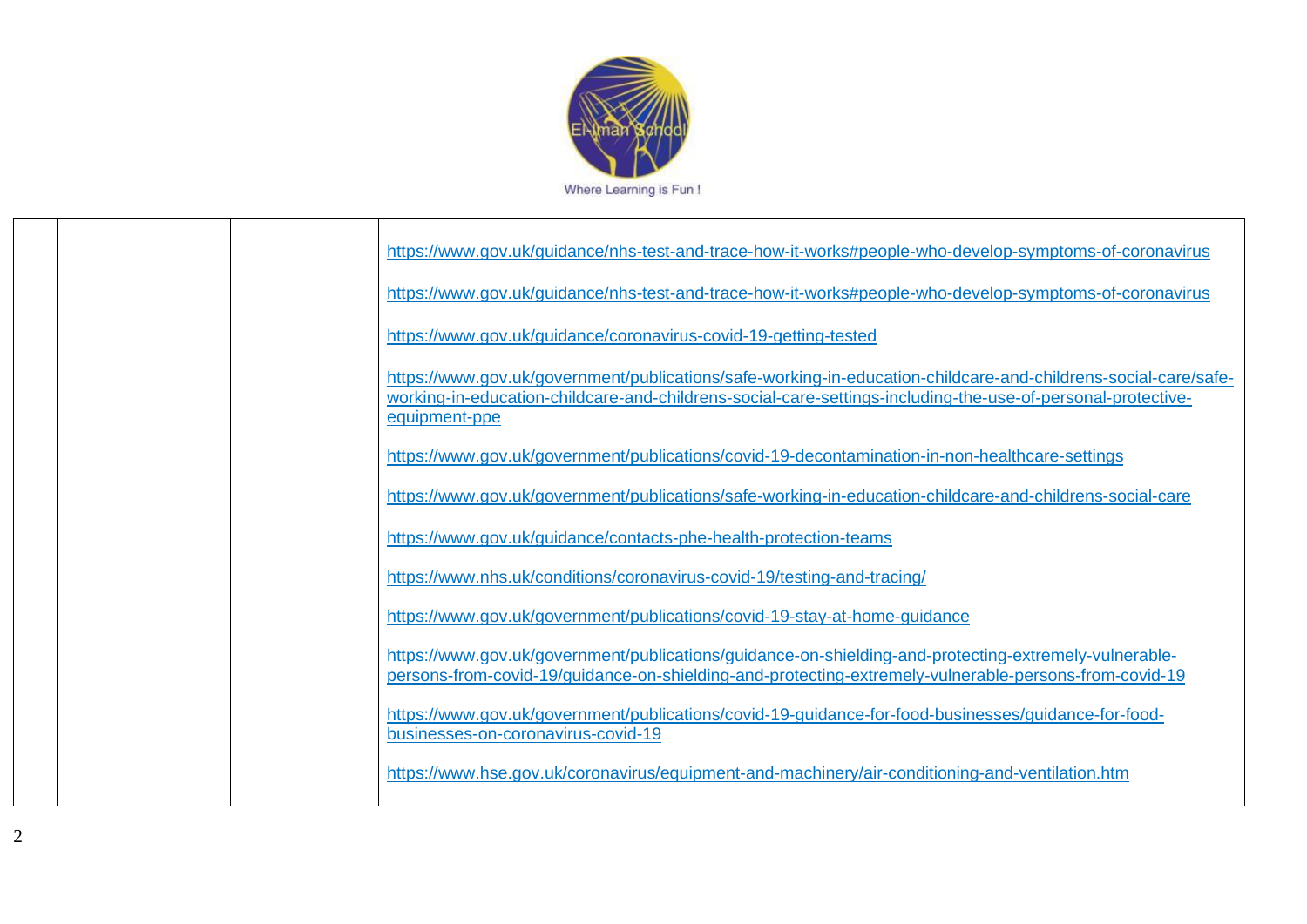

|     |                  |                                      | https://www.gov.uk/government/publications/protective-measures-for-holiday-or-after-school-clubs-and-other-<br>out-of-school-settings-for-children-during-the-coronavirus-covid-19-outbreak/protective-measures-for-out-of-<br>school-settings-during-the-coronavirus-covid-19-outbreak<br>https://www.gov.uk/government/publications/actions-for-schools-during-the-coronavirus-<br>outbreak?utm_source=1%20September%202020%20C19&utm_medium=Daily%20email%20C19&utm_campai<br>gn=DfE%20C19                                                                                                                                                                                                              |
|-----|------------------|--------------------------------------|------------------------------------------------------------------------------------------------------------------------------------------------------------------------------------------------------------------------------------------------------------------------------------------------------------------------------------------------------------------------------------------------------------------------------------------------------------------------------------------------------------------------------------------------------------------------------------------------------------------------------------------------------------------------------------------------------------|
|     |                  |                                      | Staff are made aware of the school's infection control procedures in relation to coronavirus via email and<br>contact the school as soon as possible if they believe they may have been exposed to coronavirus or are<br>displaying any symptoms.<br>The Confidentiality Policy and Pupil Confidentiality Policy are followed at all times – this includes<br>withholding the names of staff, volunteers and pupils with either confirmed or suspected cases of<br>coronavirus.                                                                                                                                                                                                                            |
| (b) | hygiene practice | Staff, visitors,<br>pupils, parents. | Posters are displayed throughout the school reminding pupils, staff and visitors to wash their hands, e.g.<br>before entering and leaving the school.<br>Permitted visitors must wash their hands with soap or alcohol-based sanitiser (that contains no less than<br>60 percent alcohol) and follow infection control procedures in accordance with the DfE and PHE's (Public<br>Health England) Guidance at regular intervals, including when they enter and exit the building. Further<br>guidance on hand washing can be found at https://www.nhs.uk/live-well/healthy-body/best-way-to-wash-<br>your-hands/<br>Sufficient amounts of soap, paper towels and sanitizer are supplied in all classrooms. |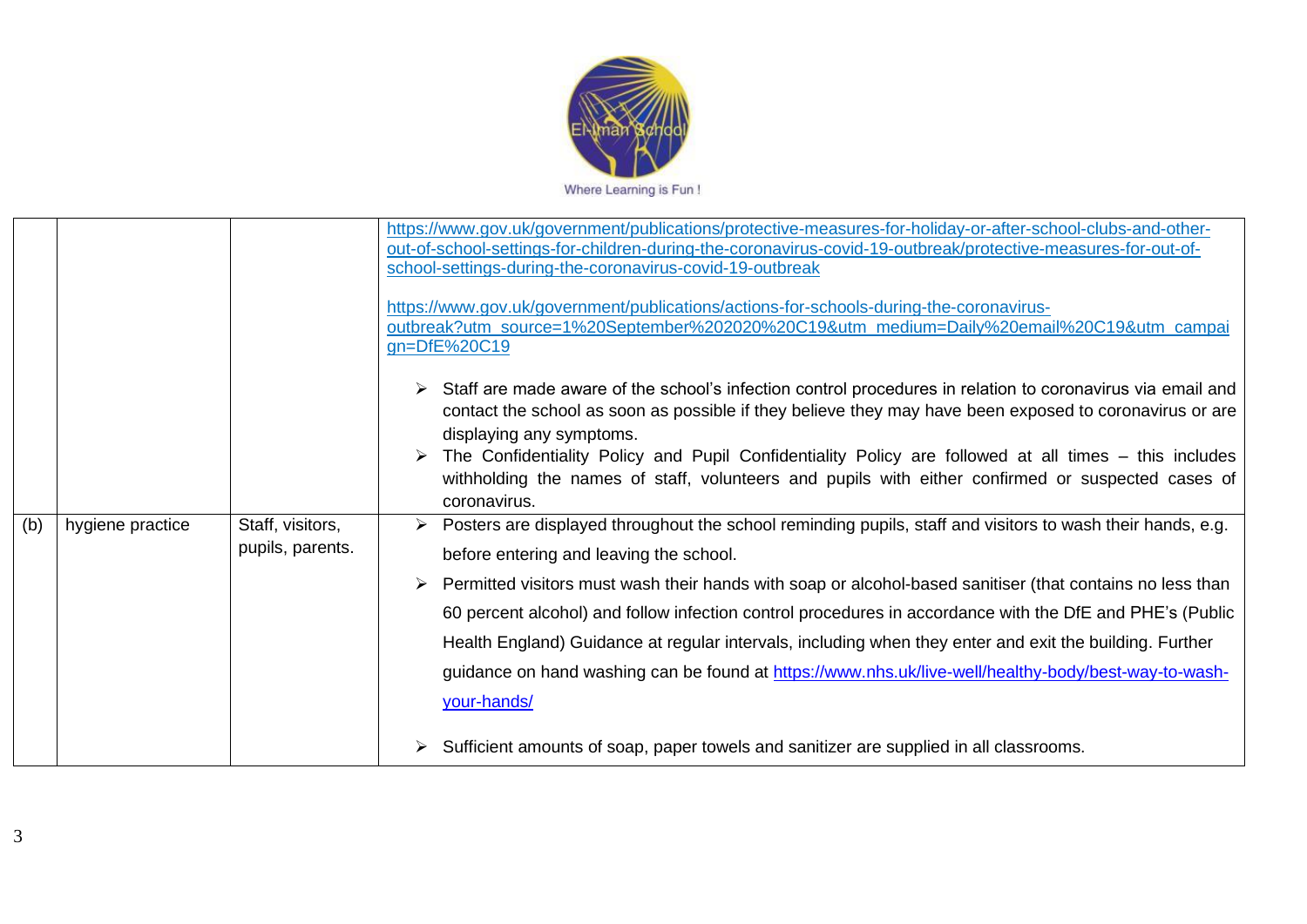

|     |        |                                     | Pupils are supervised by staff when washing their hands to ensure it is done correctly, where necessary.<br>$\blacktriangleright$<br>(This will be demonstrated daily along with hygiene expectations by the class teacher).<br>> Pupils are able to use hand sanitiser, under the supervision of a member of staff. Children to only have<br>access to hand sanitisers from a dispenser.<br>Pupils are discouraged from sharing food, stationary items. Children in Year 1 – Year 5 are supplied with<br>their own stationary items.<br>All classes to have cleaning kits to clean tables, touch points  throughout the day.                                                                                                                                                                                                                                                                                                             |
|-----|--------|-------------------------------------|-------------------------------------------------------------------------------------------------------------------------------------------------------------------------------------------------------------------------------------------------------------------------------------------------------------------------------------------------------------------------------------------------------------------------------------------------------------------------------------------------------------------------------------------------------------------------------------------------------------------------------------------------------------------------------------------------------------------------------------------------------------------------------------------------------------------------------------------------------------------------------------------------------------------------------------------|
| (c) | Health | Staff, visitors,<br>pupils, parents | Staff are informed of the symptoms of possible coronavirus infection, e.g. a cough, difficulty in breathing,<br>high temperature, loss of, or change in, their normal sense of taste of smell (anosmia) (Added to list of<br>symptoms May 2020) and are kept up-to-date with national guidance about the signs, symptoms and<br>transmission of coronavirus.<br>> Children who feel unwell whist in school will have their temperature taken immediately using a non-contact<br>thermometer.<br>> Any pupil or member of staff who displays signs of being unwell, coronavirus (COVID-19) symptoms, have<br>a cough, fever, or has a loss of, or change in, their normal sense of taste of smell (anosmia), or difficulty<br>in breathing, and believes they have been exposed to coronavirus seeks immediate medical advice. They<br>are advised to follow the https://www.gov.uk/government/publications/covid-19-stay-at-home-guidance |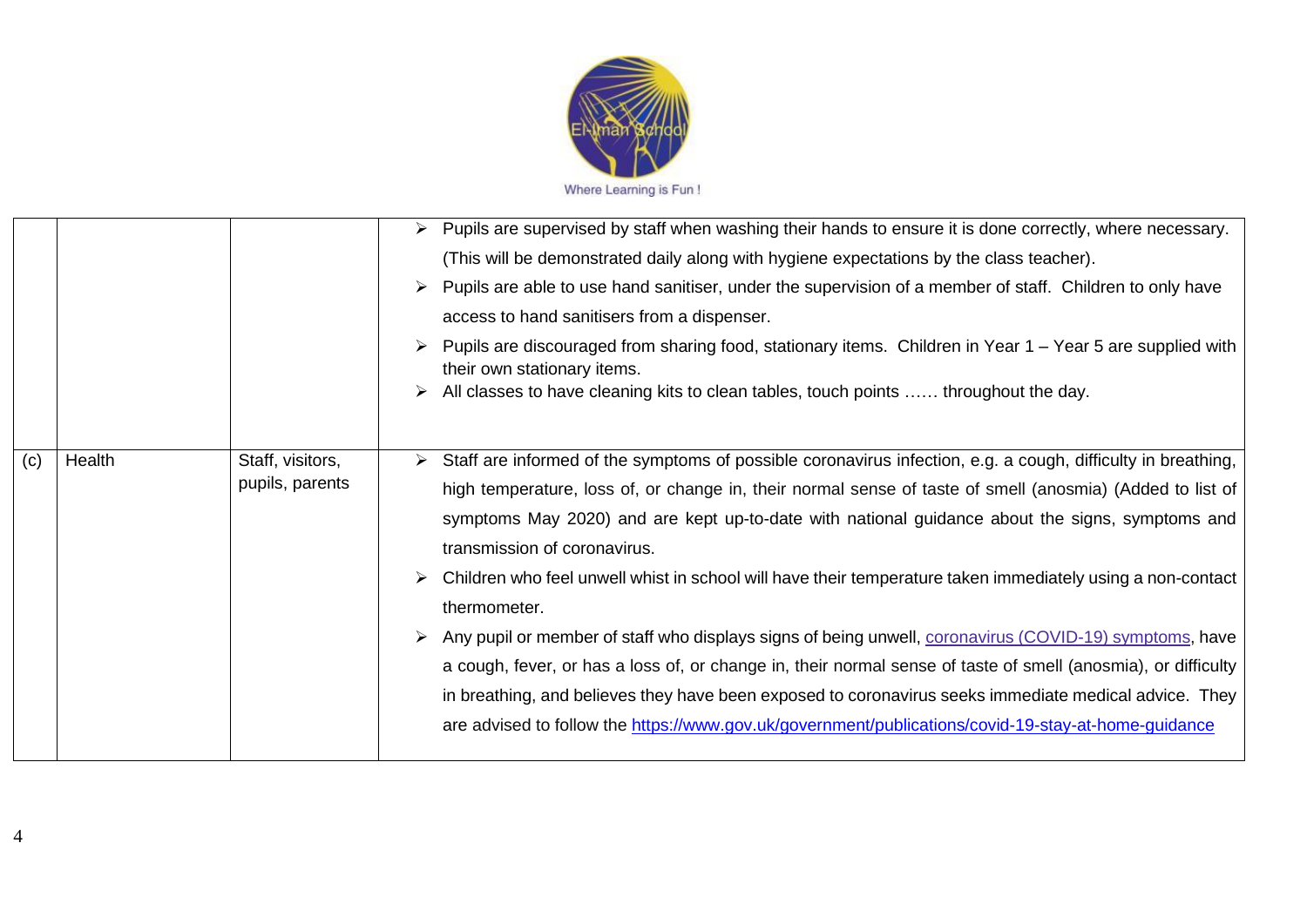

| Which sets out that they must self-isolate for at least 10 days and should arrange to have a test to see if they |
|------------------------------------------------------------------------------------------------------------------|
| have coronavirus (COVID-19). Other members of their household (including any siblings) should self-isolate       |
| for 14 days from when the symptomatic person first had symptoms.                                                 |
| If a pupil displays symptoms whilst in school; the parents of unwell pupils are informed as soon as possible     |
| of the situation by a relevant member of staff. Unwell pupils who are waiting to go home are kept in an          |
| empty classroom where they can be isolated behind a closed door, and with appropriate adult supervision.         |
| Ideally, a window should be opened for ventilation. If it is not possible to isolate them in an empty            |
| classroom, move them to an area which is at least 2 metres away from other people.                               |
|                                                                                                                  |
| If unwell pupils and staff are waiting to go home, they are instructed to use the downstairs disabled toilets    |
| to minimise the spread of infection. The toilets will be put out of use and tapped closed until the toilets are  |
| able to be cleaned and disinfected using standard cleaning products before being used by anyone else.            |
|                                                                                                                  |
| ≻ Areas used by unwell staff and pupils who need to go home will be appropriately cleaned once vacated.          |
| See the COVID-19: cleaning of non-healthcare settings guidance.                                                  |
|                                                                                                                  |
| > Any pupils who display signs of infection are taken home immediately, or as soon as practicable, by their      |
| parents – the parents are advised to contact NHS 111 immediately or call 999 if the pupil becomes                |
| seriously ill or their life is at risk. They are also requested to get the pupil tested.                         |
|                                                                                                                  |
|                                                                                                                  |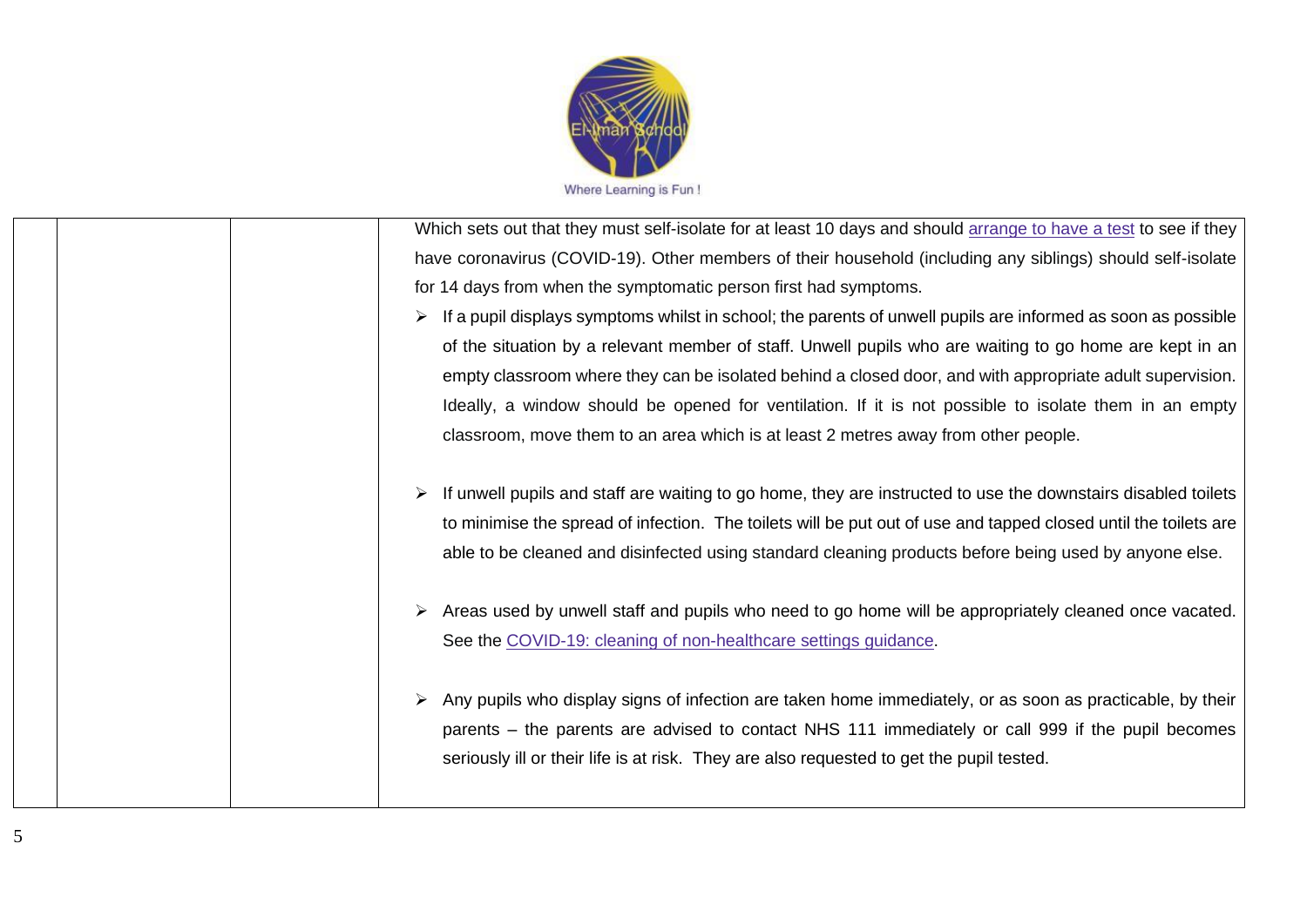

|     |                   |                 | $\triangleright$ Any members of staff who display signs of infection are sent home immediately and are advised to contact                                                                                                                                                                                                                                                                                                                                                                                                                                                                                                                                                                                                                          |
|-----|-------------------|-----------------|----------------------------------------------------------------------------------------------------------------------------------------------------------------------------------------------------------------------------------------------------------------------------------------------------------------------------------------------------------------------------------------------------------------------------------------------------------------------------------------------------------------------------------------------------------------------------------------------------------------------------------------------------------------------------------------------------------------------------------------------------|
|     |                   |                 | NHS 111 immediately or call 999 if they become seriously ill or their life is at risk. They advised to follow                                                                                                                                                                                                                                                                                                                                                                                                                                                                                                                                                                                                                                      |
|     |                   |                 | the https://www.gov.uk/government/publications/covid-19-stay-at-home-guidance                                                                                                                                                                                                                                                                                                                                                                                                                                                                                                                                                                                                                                                                      |
|     |                   |                 | > Which sets out that they must self-isolate for at least 10 days and should arrange to have a test to see if                                                                                                                                                                                                                                                                                                                                                                                                                                                                                                                                                                                                                                      |
|     |                   |                 | they have coronavirus (COVID-19).                                                                                                                                                                                                                                                                                                                                                                                                                                                                                                                                                                                                                                                                                                                  |
|     |                   |                 | If a member of staff has helped someone with symptoms, they do not need to go home unless they develop                                                                                                                                                                                                                                                                                                                                                                                                                                                                                                                                                                                                                                             |
|     |                   |                 | symptoms themselves (and in which case, a test is available). They should wash their hands thoroughly                                                                                                                                                                                                                                                                                                                                                                                                                                                                                                                                                                                                                                              |
|     |                   |                 | for 20 seconds after any contact with someone who is unwell.                                                                                                                                                                                                                                                                                                                                                                                                                                                                                                                                                                                                                                                                                       |
| (d) | Confirmed Case of | Staff, parents, |                                                                                                                                                                                                                                                                                                                                                                                                                                                                                                                                                                                                                                                                                                                                                    |
|     | Covid-19          | Pupils.         | All staff and pupils who are attending an education or childcare setting will have access to a test if they<br>display symptoms of coronavirus and are encouraged to get tested.                                                                                                                                                                                                                                                                                                                                                                                                                                                                                                                                                                   |
|     |                   |                 | > Where the child, young person or staff member tests negative, they can return to their setting and the<br>fellow household members can end their self-isolation.                                                                                                                                                                                                                                                                                                                                                                                                                                                                                                                                                                                 |
|     |                   |                 | If a staff member or pupil tests positive, they should follow the 'stay at home: quidance for households with<br>possible or confirmed coronavirus (COVID-19) infection' and must continue to self-isolate for at least 10<br>days from the onset of their symptoms and then return to school only if they do not have symptoms other<br>than cough or loss of sense of smell/taste. A cough or anosmia can last for several weeks once the<br>infection has gone. The 10-day period starts from the day when they first became ill. If they still have a<br>high temperature, they should keep self-isolating until their temperature returns to normal. Other members<br>of their household should continue self-isolating for the full 14 days. |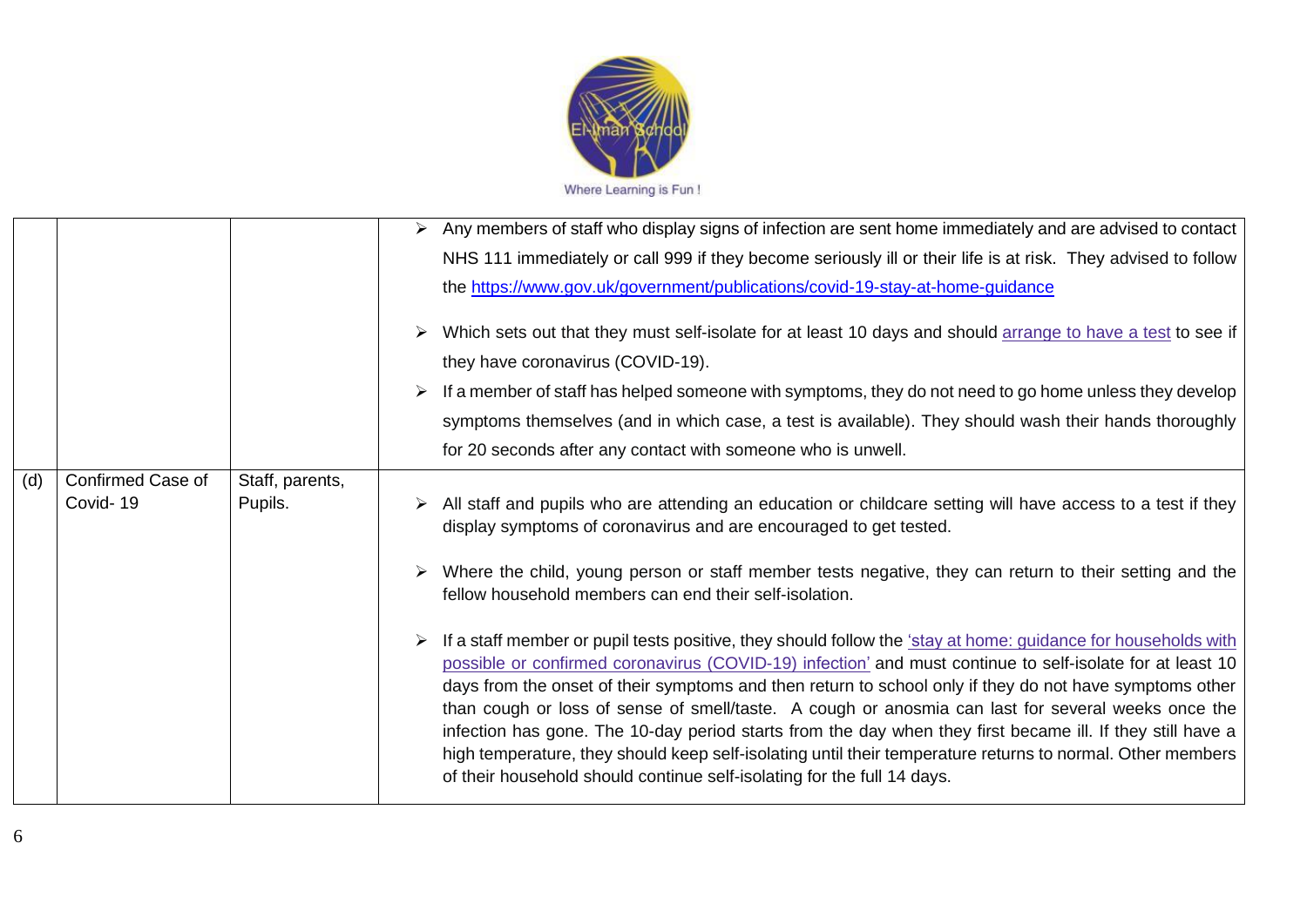

| $\triangleright$ As soon as school becomes are aware of a confirmed case of Covid-19 we will contact the DFE Helpline,<br>0800 046 8687. Public Health will contact schools directly if they become aware that someone who has<br>tested positive for coronavirus (COVID-19) attends the school - as identified by NHS Test and Trace.                                                                                                                                                                                                                                                                                                                                                                                                                                                                                                                                                                                                   |
|------------------------------------------------------------------------------------------------------------------------------------------------------------------------------------------------------------------------------------------------------------------------------------------------------------------------------------------------------------------------------------------------------------------------------------------------------------------------------------------------------------------------------------------------------------------------------------------------------------------------------------------------------------------------------------------------------------------------------------------------------------------------------------------------------------------------------------------------------------------------------------------------------------------------------------------|
| $\triangleright$ A rapid risk assessment will be completed to confirm who has been in close contact with the person<br>during the period that they were infectious (48 hours before displaying symptoms, and ensure they are<br>asked to self-isolate.                                                                                                                                                                                                                                                                                                                                                                                                                                                                                                                                                                                                                                                                                   |
| Based on the advice from the DFE, schools must send home those people who have been in close<br>contact with the person who has tested positive, advising them to self-isolate for 14 days since they were<br>last in close contact with that person when they were infectious. Close contact means:                                                                                                                                                                                                                                                                                                                                                                                                                                                                                                                                                                                                                                     |
| Direct close contacts - face to face contact with an infected individual for any length of time, within 1<br>metre, including being coughed on, a face-to-face conversation, or unprotected physical contact (skin-to-<br>skin).                                                                                                                                                                                                                                                                                                                                                                                                                                                                                                                                                                                                                                                                                                         |
| $\triangleright$ Proximity contacts - extended close contact (within 1 to 2 metres for more than 15 minutes) with an<br>infected individual.                                                                                                                                                                                                                                                                                                                                                                                                                                                                                                                                                                                                                                                                                                                                                                                             |
| $\triangleright$ Travelling in a small vehicle, like a car, with an infected person.                                                                                                                                                                                                                                                                                                                                                                                                                                                                                                                                                                                                                                                                                                                                                                                                                                                     |
| Household members of those contacts who are sent home do not need to self-isolate themselves unless the<br>child, young person or staff member who is self-isolating subsequently develops symptoms. If someone in a<br>class or group that has been asked to self-isolate develops symptoms themselves within their 14-day isolation<br>period they should follow 'stay at home: guidance for households with possible or confirmed coronavirus<br>(COVID-19) infection'. They should get a test, and if the test delivers a negative result, they must remain in<br>isolation for the remainder of the 14-day isolation period. If the test result is positive, they should inform school<br>immediately, and must isolate for at least 10 days from the onset of their symptoms (which could mean the self-<br>isolation ends before or after the original 14-day isolation period). Their household should self-isolate for at least |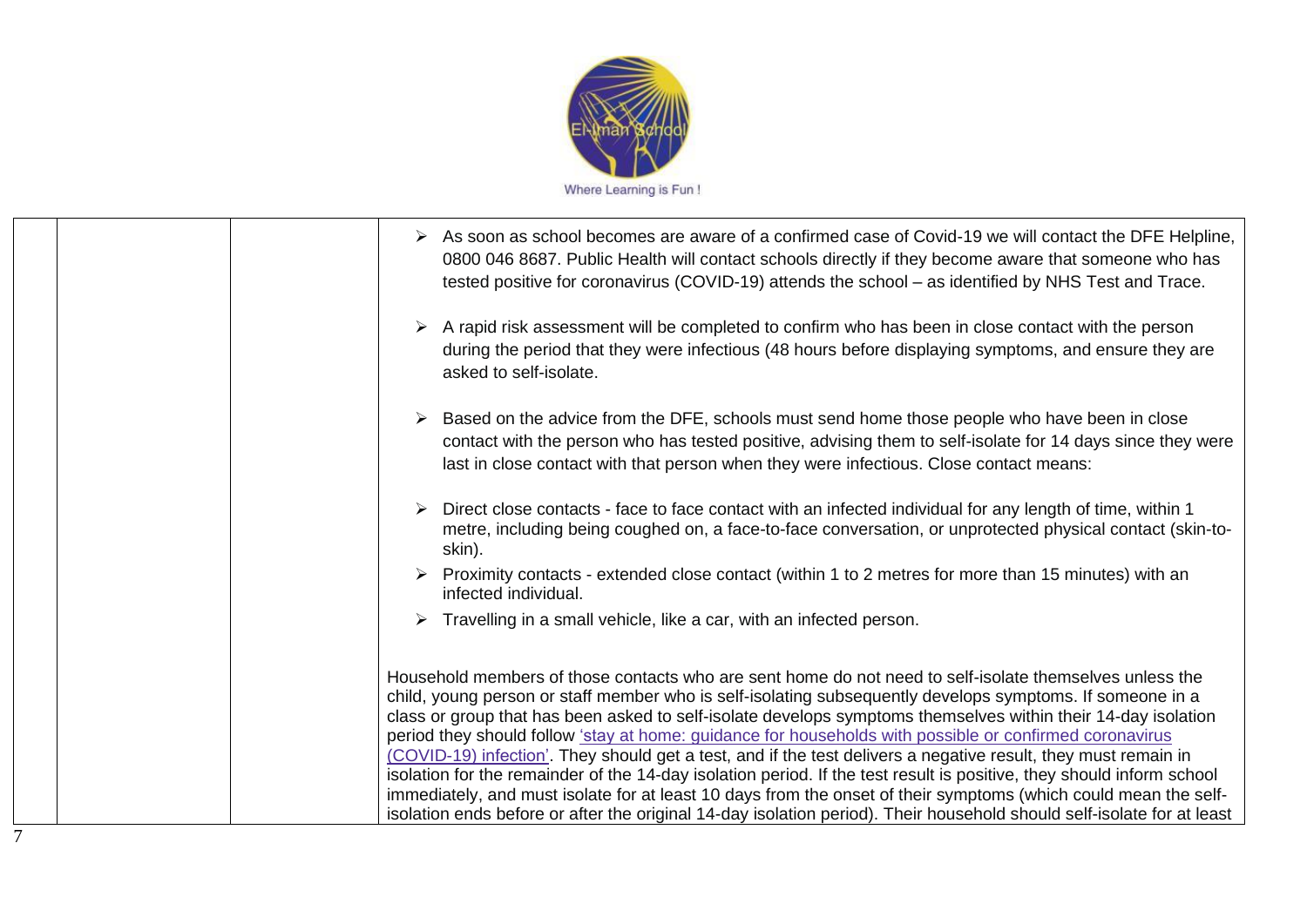

|     |                     |                                      | 14 days from when the symptomatic person first had symptoms, following 'stay at home: guidance for<br>households with possible or confirmed coronavirus (COVID-19) infection'<br>If we have two or more confirmed cases within 14 days, or an overall rise in sickness absence where<br>coronavirus (COVID-19) is suspected we will work with our local health protection team and the DFE who will be<br>able to advise if additional action is required.<br>In some cases, it may be recommended that a larger number of other pupils self-isolate at home as a<br>precautionary measure - perhaps the whole site or year group. Whole school closure based on cases within the<br>school will not generally be necessary and should not be considered except on the advice of health protection<br>teams or the DFE.                                                                                                                                     |
|-----|---------------------|--------------------------------------|-------------------------------------------------------------------------------------------------------------------------------------------------------------------------------------------------------------------------------------------------------------------------------------------------------------------------------------------------------------------------------------------------------------------------------------------------------------------------------------------------------------------------------------------------------------------------------------------------------------------------------------------------------------------------------------------------------------------------------------------------------------------------------------------------------------------------------------------------------------------------------------------------------------------------------------------------------------|
| (e) | Spread of infection | Staff, visitors,<br>pupils, parents. | Spillages of bodily fluids, e.g. respiratory and nasal discharges, are cleaned up immediately in line with the bodily<br>spillage procedure, using PPE (Personal Protecting Equipment) at all times.<br>The 'catch it, bin it, kill it' approach continues to be communicated to children.<br>Bodily spillage kits are available in all classrooms.<br>Cleaning kits are available in all classrooms.<br>Parents are informed via letter not to bring their children to school or on the school premises if they show<br>signs of being unwell and believe they have been exposed to coronavirus. Parents encouraged to take<br>their child for a test.<br>Parents/staff to inform school immediately if they test positive for Covid - 19.<br>Staff and pupils do not return to school before the minimum recommended exclusion period (or the 'self-<br>➤<br>isolation' period). Parents encouraged to take their child for a test if they have symptoms. |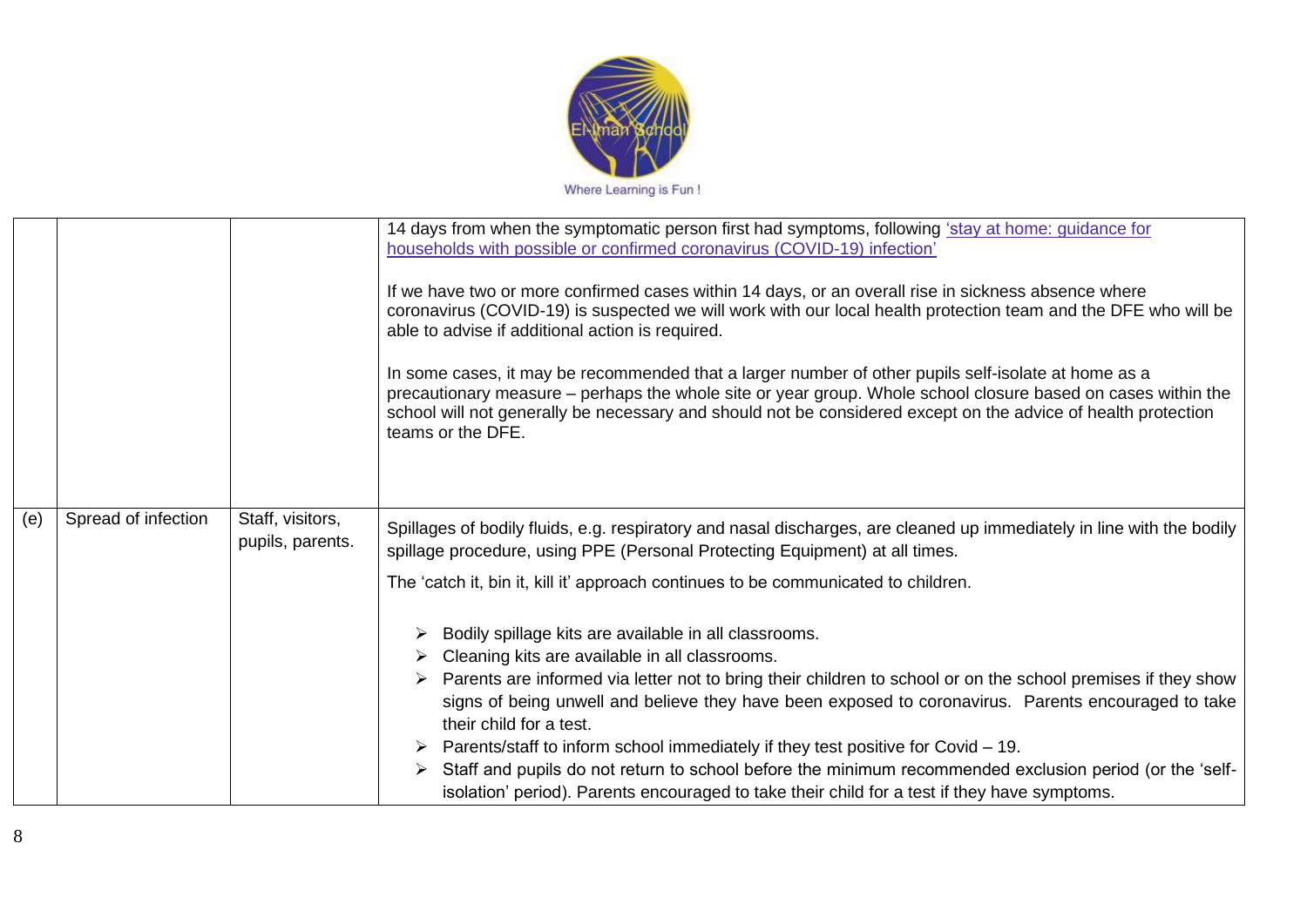

|     |                                                          |                                      | Parents/staff to notify the school if their child/they have an impaired immune system or a medical condition<br>that means they are vulnerable to infections.<br>Pupils' coats are spaced where possible. Not all pupils to access coats at the same time.<br>➤<br>Pupils to only bring coats, water bottles, bags with essential items and lunchboxes into school. No<br>unnecessary items.                                                                                                                                                                                                                                       |
|-----|----------------------------------------------------------|--------------------------------------|------------------------------------------------------------------------------------------------------------------------------------------------------------------------------------------------------------------------------------------------------------------------------------------------------------------------------------------------------------------------------------------------------------------------------------------------------------------------------------------------------------------------------------------------------------------------------------------------------------------------------------|
| (f) | management of<br>infectious diseases                     | Staff, visitors,<br>pupils, parents. | Everyone is instructed to monitor themselves and others and look out for similar symptoms if a pupil or<br>staff member has been sent home with suspected coronavirus.<br>Staff are vigilant and report concerns about their own, a colleague's or a pupil's symptoms to the Head<br>teacher.<br>The school is consistent in its approach to the management of suspected and confirmed cases of<br>coronavirus.<br>The Head teacher is informed by pupils' parents immediately once a pupil has tested positive for<br>coronavirus.<br>Staff inform the Head teacher immediately once a pupil has tested positive for coronavirus. |
| (g) | Communication                                            | Staff, parents,<br>Visitors.         | School to keep staff, pupils and parents adequately updated about any changes in relation to guidance/procedures<br>around coronavirus                                                                                                                                                                                                                                                                                                                                                                                                                                                                                             |
| (h) | Disruption to the<br>running of the<br>school and exams. | Staff, parents,<br>Pupils, visitors. | The school adheres to and keeps up to date with the latest local and national advice about school closures -                                                                                                                                                                                                                                                                                                                                                                                                                                                                                                                       |
| (i) | Emergencies                                              | Staff, parents,<br>Pupils, visitors. | Staff to ensure emergency contact details are up to date, including alternate emergency contact details,<br>➤<br>where required.<br>Pupils' parents are contacted as soon as practicable in the event of an emergency.<br>Office staff to ensure all pupils on site have 2 WORKING contact numbers.<br>The school has an up to date First Aid Policy in place which outlines the management of medical<br>emergencies – medical emergencies are managed in line with this policy. Gloves, aprons and masks<br>should be worn when dealing with a medical emergency where 2M's distance cannot be observed.                         |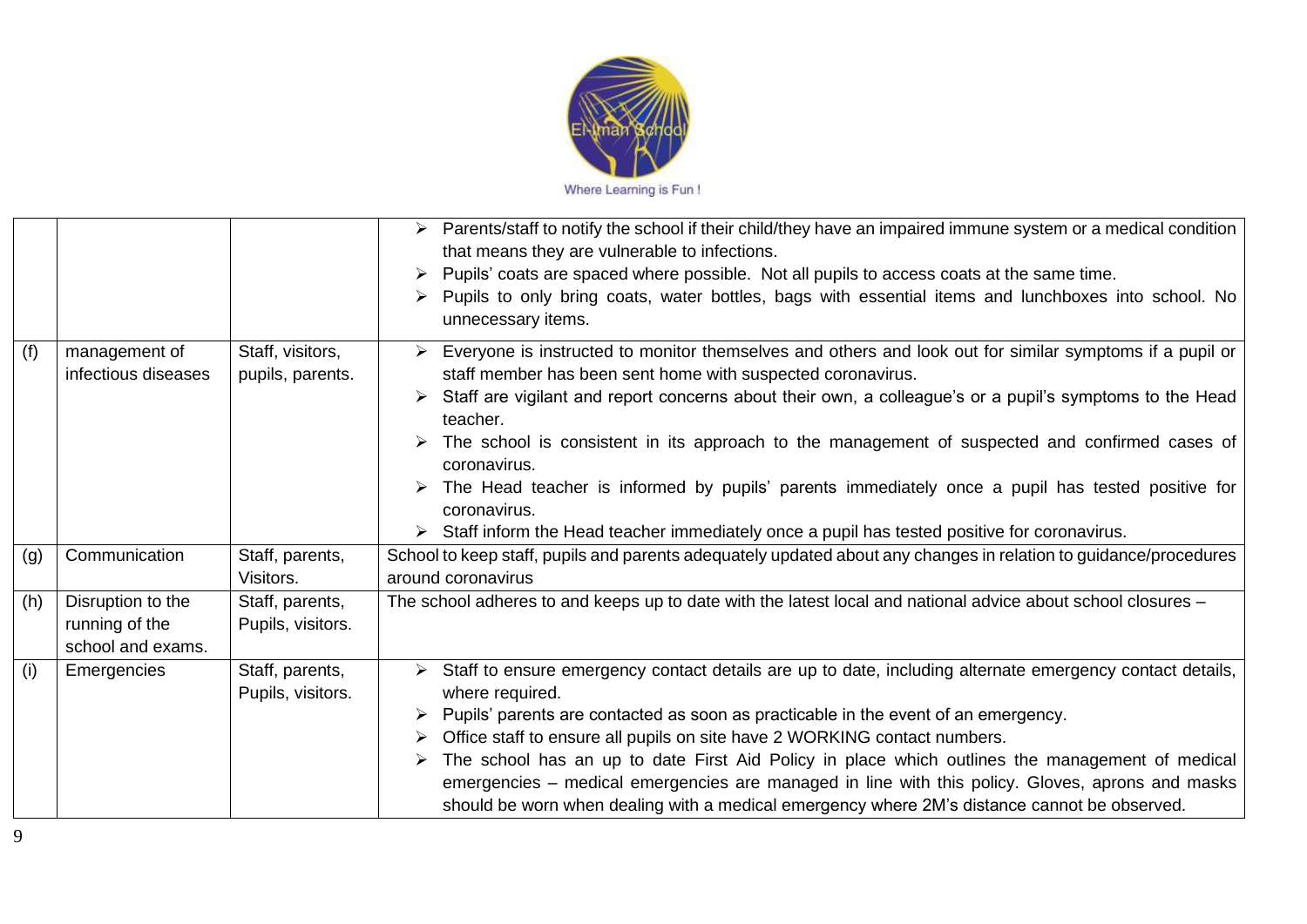

|     |                          |                   | All staff made aware of the new guidance from the UK Resuscitation Council around the changes to CPR<br>practices.                                                                                                                       |
|-----|--------------------------|-------------------|------------------------------------------------------------------------------------------------------------------------------------------------------------------------------------------------------------------------------------------|
|     |                          |                   | All staff advised to watch the link below video.                                                                                                                                                                                         |
|     |                          |                   | https://www.resus.org.uk/media/statements/resuscitation-council-uk-statements-on-covid-19-coronavirus-cpr-                                                                                                                               |
|     |                          |                   | and-resuscitation/covid-community/                                                                                                                                                                                                       |
| (i) | <b>Managing Entrance</b> | Staff, parents,   | Year groups to arrive and depart from school at different times. Those families with children from more                                                                                                                                  |
|     | and Egress               | Pupils, visitors. | than one year group to bring children at their designated times. If children are early as they have dropped                                                                                                                              |
|     |                          |                   | off siblings they should wait on the playground for their allocated arrival time.                                                                                                                                                        |
|     |                          |                   | Only one member of a family to drop off children (unless families have no alternative than to bring siblings).<br>➤                                                                                                                      |
|     |                          |                   | Staff asked to maintain 1M + distance when arriving and leaving the building and whilst in the building.<br>➤                                                                                                                            |
|     |                          |                   | Staff asked to maintain 1M + distance when receiving and dismissing pupils. Cones/floor markings will be<br>➤                                                                                                                            |
|     |                          |                   | used to support parents and staff for distancing upon handovers.                                                                                                                                                                         |
|     |                          |                   | If a child is unwilling to leave a parent, the staff will be unable to assist. Parents may wish to calm the child                                                                                                                        |
|     |                          |                   | and attempt re-entry through the school office; again unaided by staff.                                                                                                                                                                  |
|     |                          |                   | Children who refuse to cooperate whilst in school and put staff at additional risk will be at risk of<br>➤<br>exclusion. The schools separate Behaviour and Exclusions Policy will be followed (whichever Policy is<br>most appropriate. |
|     |                          |                   | Parental queries will be dealt with over the phone or via email where possible. Not at the beginning and<br>end of the school day.                                                                                                       |
| (k) | Class sizes and          | Staff, pupils     | Classes to have no more than 20 children in them.                                                                                                                                                                                        |
|     | layout                   |                   |                                                                                                                                                                                                                                          |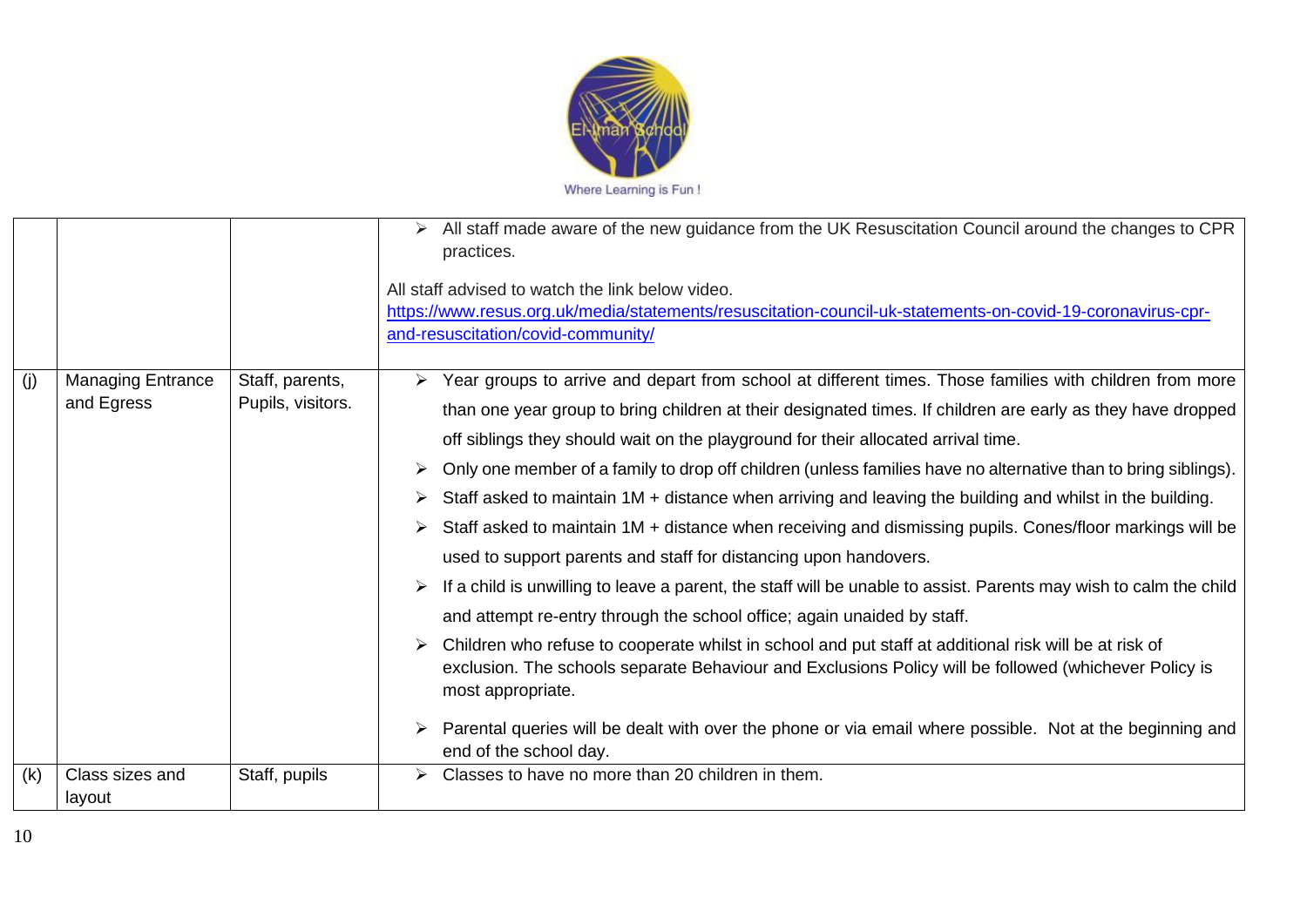

|     |                   |                                      | Children Year 2 – Year 6 to work on tables facing the front of the class. Children to use the same table<br>➤<br>each day where possible.<br>A one-way system to be introduced in all classrooms and in corridors where possible.<br>➤<br>Doors onto corridor only to be used to access toilet facilities. |
|-----|-------------------|--------------------------------------|------------------------------------------------------------------------------------------------------------------------------------------------------------------------------------------------------------------------------------------------------------------------------------------------------------|
|     |                   |                                      | ➤<br>Children to use the same classroom or area each day, with a thorough cleaning of the rooms at the end<br>➤                                                                                                                                                                                            |
|     |                   |                                      | of the day.                                                                                                                                                                                                                                                                                                |
|     |                   |                                      | Tables, touch points to be cleaned throughout the day by TA/Teacher.<br>➤                                                                                                                                                                                                                                  |
|     |                   |                                      | Lunchboxes to be kept on one place (Table).<br>➤                                                                                                                                                                                                                                                           |
|     |                   |                                      | Water bottles to be kept on tables where possible.                                                                                                                                                                                                                                                         |
| (1) | Social Distancing | Staff, pupils,<br>Parents, visitors. | Staff and children reminded to stay 1M + apart where possible. Signage displayed on playground and<br>➤<br>around school. Markers/tape to be used where needed.                                                                                                                                            |
|     |                   |                                      | Children to only mix in year groups. Children and staff to stay away from other people and groups where<br>possible.                                                                                                                                                                                       |
|     |                   |                                      | Children are always in the same groups each week, and different groups are not mixed during the day, or<br>on subsequent days.                                                                                                                                                                             |
|     |                   |                                      | The same teacher(s) and other staff are assigned to each group and, as far as possible, these stay the<br>same during the day and on subsequent days where possible and where staffing allows.                                                                                                             |
|     |                   |                                      | Staggered breaks to ensure that any circulation routes used have a limited number of pupils using them<br>➤<br>at any time.                                                                                                                                                                                |
|     |                   |                                      | Staggering access to the playground at lunchtime. Children to be brought their lunch in their classrooms<br>and timeslots/areas allocated for use of the playground/field. Reception to have lunch in class.                                                                                               |
|     |                   |                                      | Limiting the number of children who use the toilet facilities at one time. Only one Male and Female from<br>each class to access the toilet facilities at any one time.                                                                                                                                    |
|     |                   |                                      | Contact sports avoided.<br>➤                                                                                                                                                                                                                                                                               |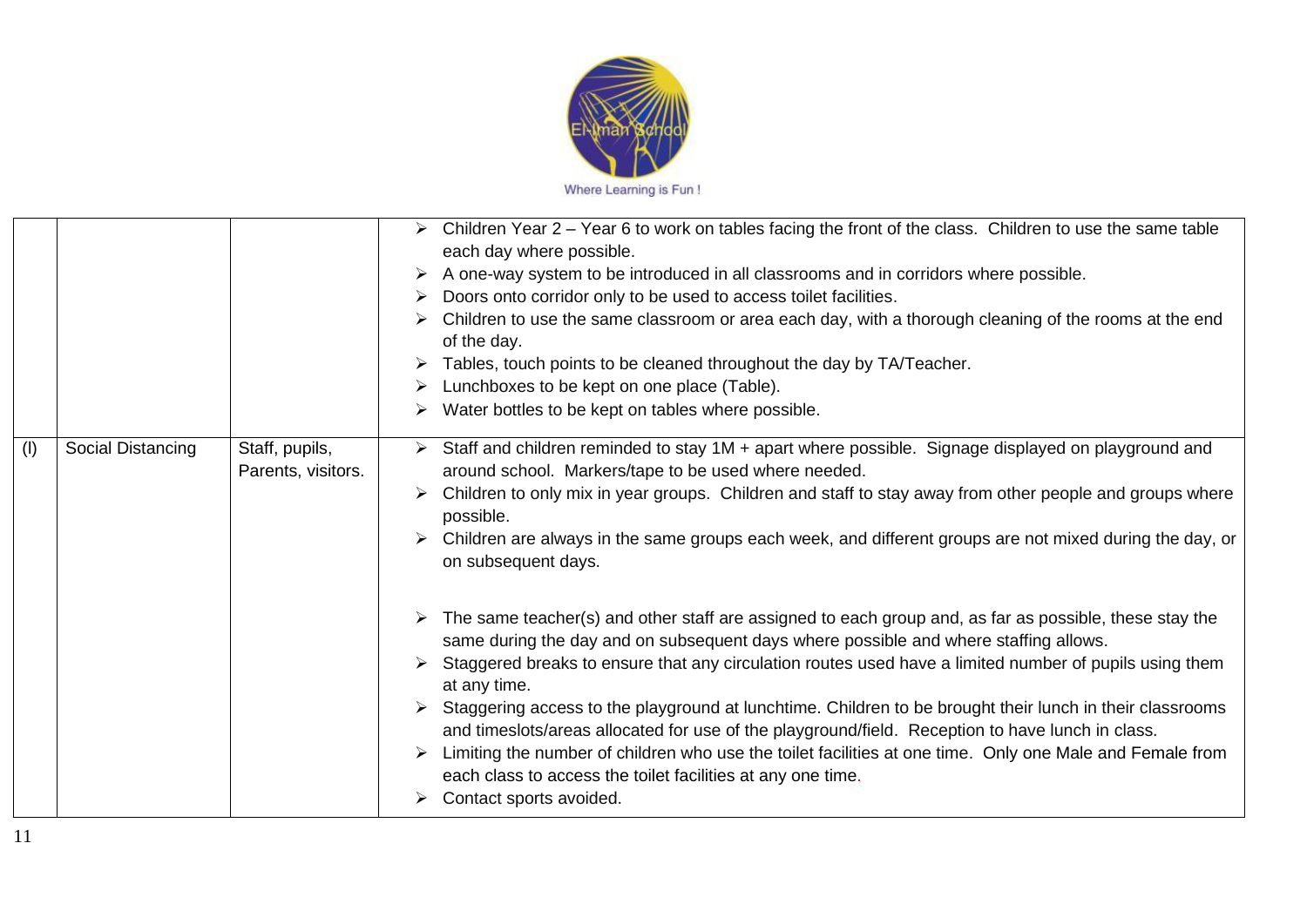

|     |                                |                                             | Contact with Office based staff where possible to be via emails/phone calls. If this is not appropriate<br>arrange a specific time to meet so social distancing can be ensured.                                                                                                                                                                                                                                                                                                      |
|-----|--------------------------------|---------------------------------------------|--------------------------------------------------------------------------------------------------------------------------------------------------------------------------------------------------------------------------------------------------------------------------------------------------------------------------------------------------------------------------------------------------------------------------------------------------------------------------------------|
| (m) | Sharing of<br><b>Resources</b> | Staff, parents,<br>Pupils, visitors.        | Classrooms have access to their own resources.<br>Equipment not needed to be removed where possible.<br>Children to be provided with their own stationary, Year 1-5 Children will be given daily reminders to only<br>use their own stationary and not to share with other children.<br>Items used infrequently to be shared across year group. Paints, pencil crayons<br>➤<br>Within Reception toys/equipment may be shared but within smaller groups of children and resources are |
|     |                                |                                             | disinfected at the end of every day and between sessions in nursery.<br>All classrooms to have their own first aid, cleaning materials, bodily spillage kits.<br>Wet play games are not to be used.<br>Other shared equipment (keyboards) to be cleaned thoroughly between each use                                                                                                                                                                                                  |
| (n) | Shared spaces                  | Staff, pupils,<br>Parents, and<br>Visitors. | Classrooms will not be shared between year groups.<br>Toilets used by single year group only. Children asked to wash hands on the way back from the toilet.<br>Lunch will be served in classrooms. Tables will be cleaned by TA.<br>Lunchtime access to playground to be staggered.                                                                                                                                                                                                  |
| (0) | <b>Visitors</b>                | Parents, staff.                             | There will be no unnecessary visitors allowed access into the building.<br>➤<br>Essential Service visits will where possible be conducted at the beginning or end of the school day.                                                                                                                                                                                                                                                                                                 |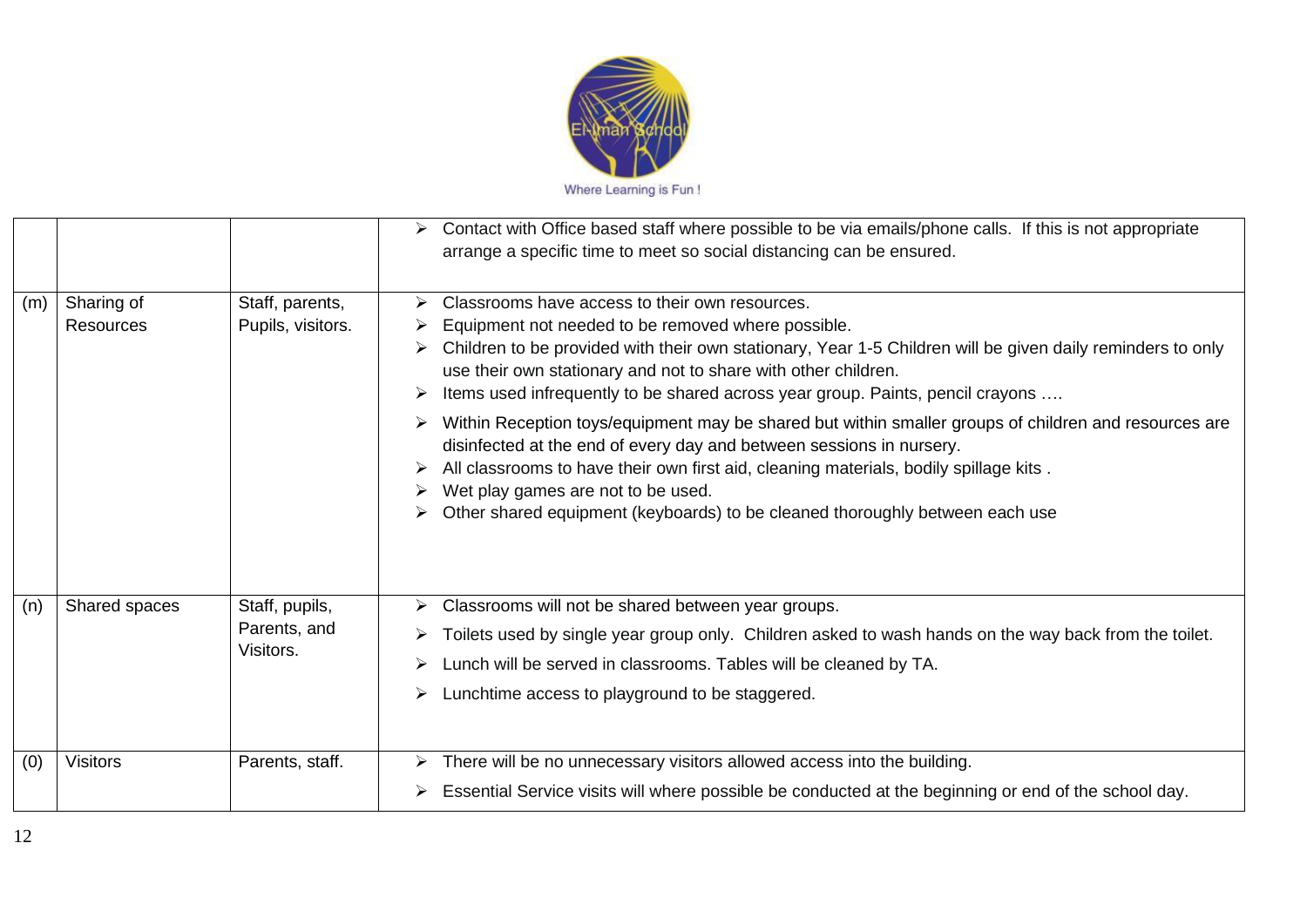

|     |                                 |               | Meeting with other professional will take place virtually where possible. Meeting that are unable to take<br>➤<br>place virtually, visitors must wash their hands with soap or alcohol-based sanitiser (that contains no less<br>than 60 percent alcohol) and follow infection control procedures in accordance with the DfE and PHE's<br>Guidance at regular intervals, including when they enter and exit the building. Further guidance on hand<br>washing can be found at https://www.nhs.uk/live-well/healthy-body/best-way-to-wash-your-hands/ |
|-----|---------------------------------|---------------|------------------------------------------------------------------------------------------------------------------------------------------------------------------------------------------------------------------------------------------------------------------------------------------------------------------------------------------------------------------------------------------------------------------------------------------------------------------------------------------------------------------------------------------------------|
| (p) | Physical<br>Environment/Ventila | Staff, pupils | Ventilate all spaces using natural ventilation where possible.<br>Open windows, prop open doors where possible.                                                                                                                                                                                                                                                                                                                                                                                                                                      |
|     | tion                            |               | Staff must, by law, ensure an adequate supply of fresh air in the workplace and this has not changed.<br>Good ventilation can help reduce the risk of spreading coronavirus.                                                                                                                                                                                                                                                                                                                                                                         |
| (q) | Staff unable to work            | Staff         | You may still be at risk of severe illness if you catch coronavirus, so continue to take precautions.<br>➤<br>If you are extremely clinically vulnerable or clinically vulnerable or live with someone who is clinically<br>vulnerable you should wash your hands regularly, avoiding touching your face and keep 2 metres away<br>from people outside of your household.<br>Staff who wish to may wear face coverings are able to do so.                                                                                                            |